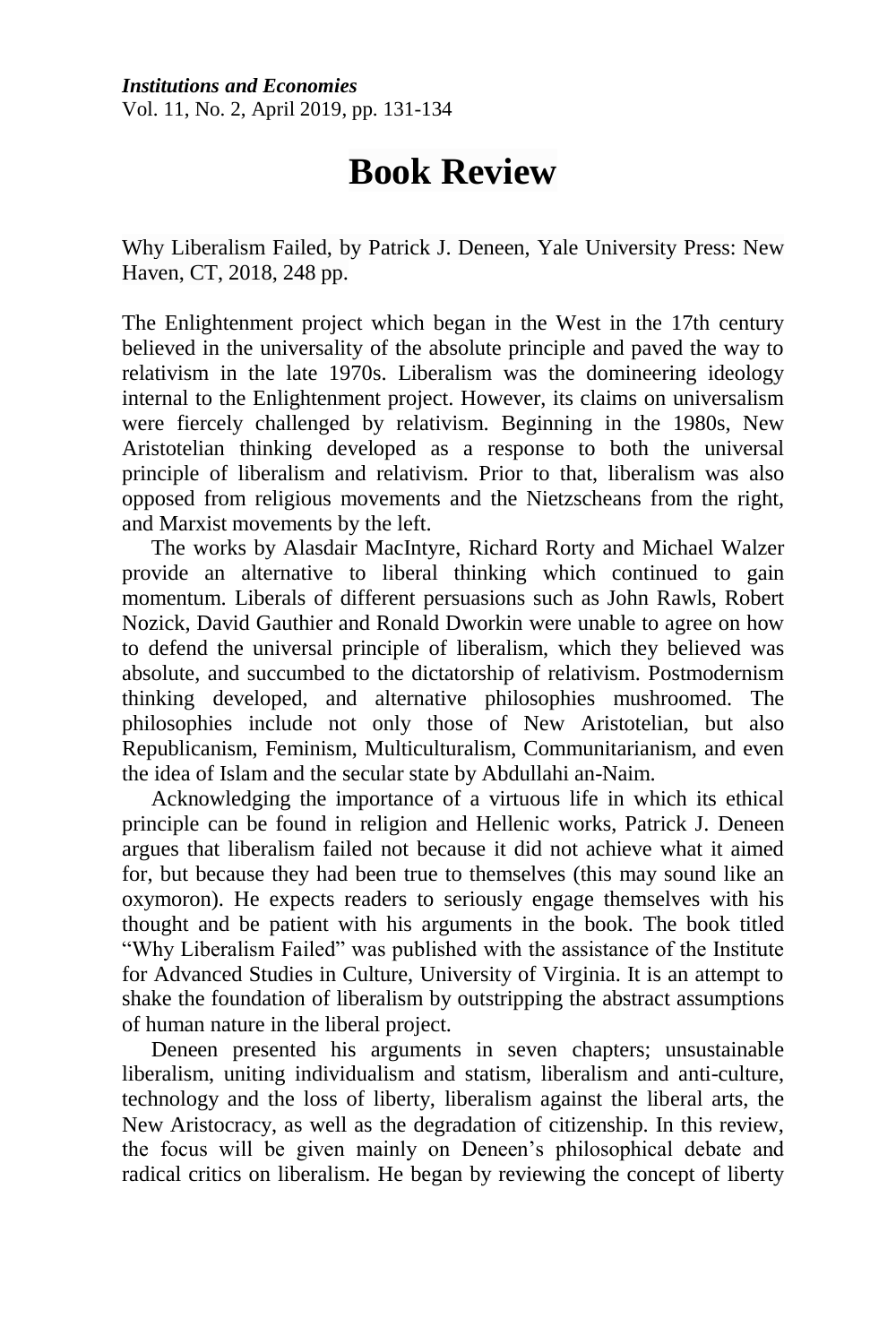from the Ancient Greeks and early Christian political philosophers, before scrutinising the classical liberal thought.

In general, liberty, as understood by the Ancient Greek and Christian philosophers was the ability to realise the potential of human virtue and use it to restrain lower desire. They believed of a hierarchy in human desire. The higher should govern or restrain the lower. By realising man's higher natural potential (virtue), they will be free from the enslavement of lower desire. The problem with the classical liberals' concept of liberty is that they reduced human beings as animalistic, allowing people to choose their destiny without the interference of any authority, be it the state or religion and customs, hence unbridle the lower desire, leaving it unrestrained.

Deneen asserted that the root of current problems such as the huge gap of income inequality, decline of civic associations, rejection of faith, the dysfunction of family tradition as well as environmental degradation must be philosophically traced from the logic of liberty internal to classical liberalism. Both founding fathers of liberalism, Thomas Hobbes and John Locke, although may appear to be different, believe that men are by nature free and equal. As rational and autonomous individuals, they seek to maximise pleasure and avoid pain which Deneen and other alternative liberalists say were abstract assumptions on human nature. They are at best dubious, and at worst flawed. This is because instead of basing on facts from the accident of birth (of human ethnicity, geographical location, gender) which are arbitrary, they develop their philosophy based on hypotheses of man's anthropological imagination.

Humans are born in families, each with their very own constructed identities. We are either born male or female, white or black, urban or rural, Western or Eastern. Aside from that, not only do we have to abide by the authority of the state, customs, traditions and norms also bind us. By nature, therefore, we are not free. We are different biologically and socially. There is no human being that is free and equal. Any prescriptions of such assumptions are dubious and flawed, Deneen asserted.

Liberalism is proud of its achievements, such as separating the church from the state, contributing to the abolition of slavery, expanding democratic freedom, securing private property, and legally emancipating minorities and women. Without denying the liberals' success, he saw the success of liberalism as mankind's failure. In fact, in the case of emancipation, he asserted that "freeing women from the household is not tantamount to liberation, but rather puts women and men alike into a far more encompassing bondage".

Late modern enlightenment projects further aggravated problems in the society, despite speaking about progressivism and the importance of the state to tamper with the unfettered market. Deneen mentioned that scientific revolutions, such as the one led by Francis Bacon, expects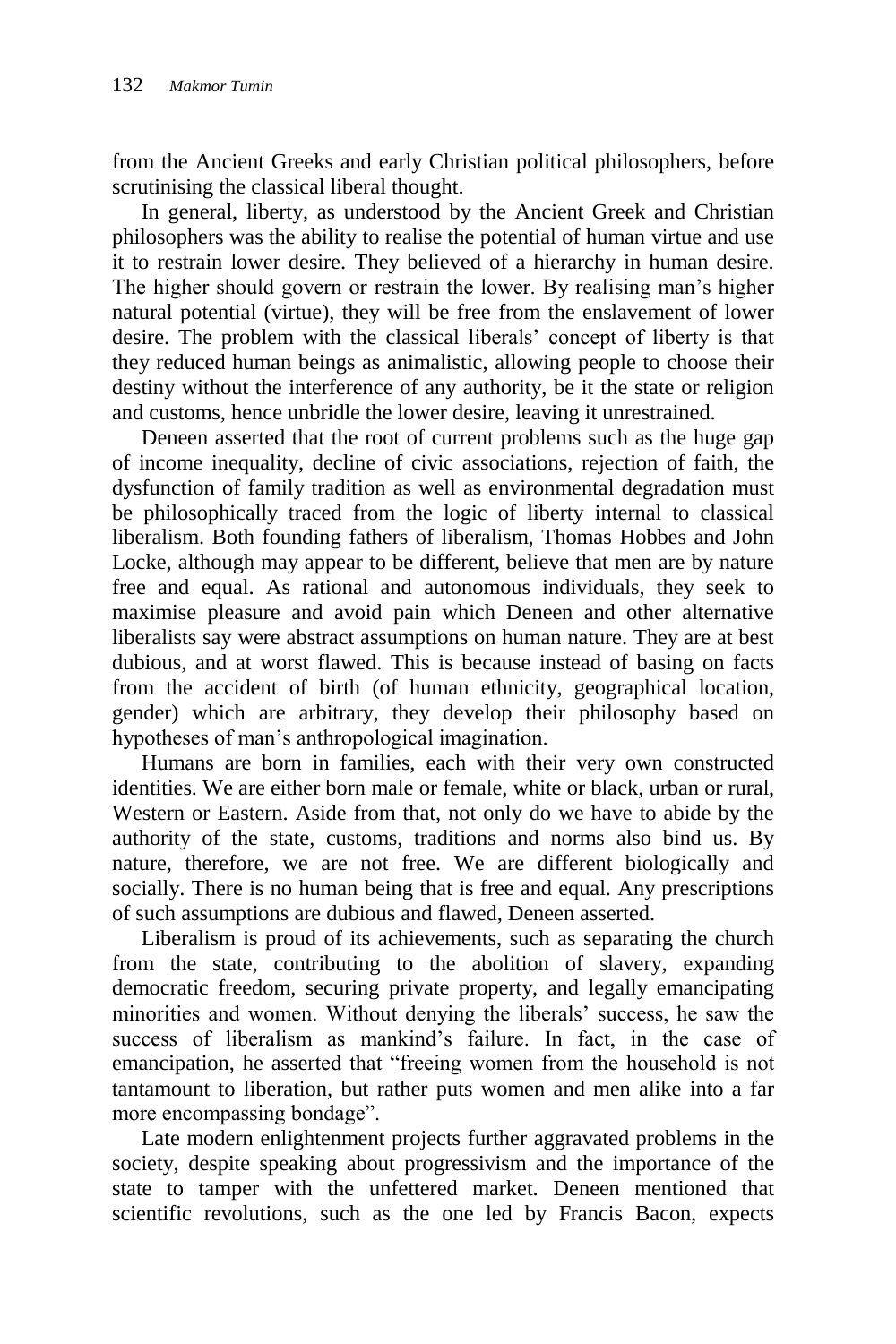mankind to master the law of nature and transform. Although they have led to technological advancements, the damage science has done to the human race is equally devastating. Environmental degradation is a case in point.

Deneen argues that children of late modernity (the liberal left or progressivists), rely on state power to distribute wealth and guarantee welfare, whereas the liberal right (a product of early modernity) believes in market forces based on the "trickling down effect" principle. The majority of the society gets little benefit. Like the movement of a pincer, the state and market merge themselves for the state to become a New Leviathan, therefore creating a big corporation, leaving little space for a civil society.

Instead of educating kids to take care of their parents, liberals advocate debates on the responsibility of the state through welfare programmes or market logic through insurance schemes for old folks. In short, not only did the New Leviathan and big corporation leave people culturally and materially insecure, the space for communal ties was also ruined, replaced by a mobile force of workers, whose ties are only based on profit and loss.

In his subsequent argument, Deneen further lamented that liberalism had created technologies that make us lonely. Liberalism also created education institutions that alienate us. STEM had damaged liberal arts and brought about the emergence of a New Aristocracy as well as degradation of citizenship.

In his book, Deneen asserted that "the breakdown of family, community, and religious norms and institutions, especially among those benefitting least from liberalism's advance, has not led liberalism's discontents to seek a restoration of those norms. That would take effort and sacrifice in a culture that now diminishes the value of both".

He wished for a post-liberal culture which is based on a return-to-faithbased and family-centred associations organised around local councils or township systems. Instead of basing on abstract assumptions of liberalism, he believed that the accident of birth tells us that biological facts and social practices can give rise to moral culture. With a smaller community, imperative cultures can be effectively developed. Hence, more fulfilling lives can be established, and the alienating nature of the liberal world can be avoided.

Policymakers or political analysts may find the book impractical as it may not help us understand or solve problems in regard to terrorism, hunger, war, enormous flows of capital and investment, international epidemics or even climate change, not to mention the velocity of technological advancement. However, those who are interested in understanding how debates in political philosophy develop would find this book interesting.

Deneen is a New Aristotelian, influenced by Alasdair MacIntyre's work "After Virtue" first published in 1981. This had contributed significantly to